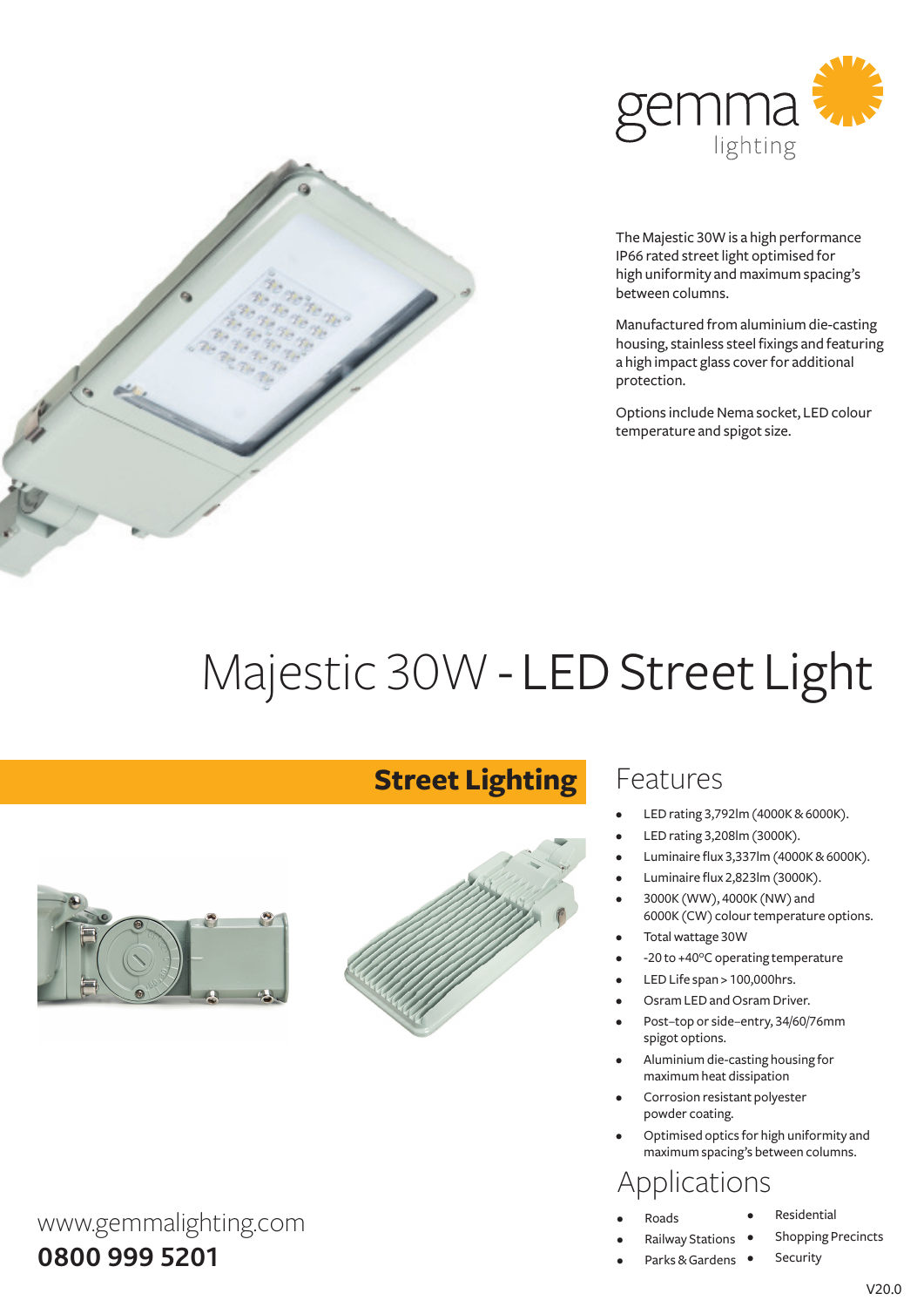

## **Specifications** Majestic 30W

| <b>Item Number</b>       | <b>Description</b>                    | Light Source | LED Rating (Im) | Total Wattage(W) | Colour Name | CCT (K) |       | Voltage | Drive Current | Flux (lm)<br>Luminaire | Efficacy (lm/W)<br>Luminaire | ⊻ౖ  | Unit Colou   | Spigot Size (mm) |
|--------------------------|---------------------------------------|--------------|-----------------|------------------|-------------|---------|-------|---------|---------------|------------------------|------------------------------|-----|--------------|------------------|
| <b>Standard-Grey-6K</b>  |                                       |              |                 |                  |             |         |       |         |               |                        |                              |     |              |                  |
| MJ30-A5C-00G-34          | Majestic-30W-LED-AC-6K-Std-Grey-34mm  | LED          | 3,792           | 30               | <b>CW</b>   | 6K      | Ra>70 | 220-240 | 500           | 3,337                  | 111                          | 7.9 | Grey         | 34               |
| MJ30-A5C-00G-60          | Majestic-30W-LED-AC-6K-Std-Grey-60mm  | LED          | 3,792           | 30               | <b>CW</b>   | 6K      | Ra>70 | 220-240 | 500           | 3,337                  | 111                          | 7.9 | Grey         | 60               |
| MJ30-A5C-00G-76          | Majestic-30W-LED-AC-6K-Std-Grey-76mm  | LED          | 3,792           | 30               | <b>CW</b>   | 6K      | Ra>70 | 220-240 | 500           | 3,337                  | 111                          | 7.9 | Grey         | 76               |
| <b>Standard-Grey-4K</b>  |                                       |              |                 |                  |             |         |       |         |               |                        |                              |     |              |                  |
| MJ30-A5N-00G-34          | Majestic-30W-LED-AC-4K-Std-Grey-34mm  | LED          | 3,792           | 30               | <b>NW</b>   | 4K      | Ra>70 | 220-240 | 500           | 3,337                  | 111                          | 7.9 | Grey         | 34               |
| MJ30-A5N-00G-60          | Majestic-30W-LED-AC-4K-Std-Grey-60mm  | LED          | 3,792           | 30               | <b>NW</b>   | 4K      | Ra>70 | 220-240 | 500           | 3,337                  | 111                          | 7.9 | Grey         | 60               |
| MJ30-A5N-00G-76          | Majestic-30W-LED-AC-4K-Std-Grey-76mm  | LED          | 3,792           | 30               | <b>NW</b>   | 4K      | Ra>70 | 220-240 | 500           | 3,337                  | 111                          | 7.9 | Grey         | 76               |
| <b>Standard-Grey-3K</b>  |                                       |              |                 |                  |             |         |       |         |               |                        |                              |     |              |                  |
| MJ30-A5W-00G-34          | Majestic-30W-LED-AC-3K-Std-Grey-34mm  | LED          | 3,208           | 30               | <b>WW</b>   | 3K      | Ra>80 | 220-240 | 500           | 2,823                  | 94                           | 7.9 | Grey         | 34               |
| MJ30-A5W-00G-60          | Majestic-30W-LED-AC-3K-Std-Grey-60mm  | LED          | 3,208           | 30               | <b>WW</b>   | 3K      | Ra>80 | 220-240 | 500           | 2,823                  | 94                           | 7.9 | Grey         | 60               |
| MJ30-A5W-00G-76          | Majestic-30W-LED-AC-3K-Std-Grey-76mm  | LED          | 3,208           | 30               | <b>WW</b>   | 3K      | Ra>80 | 220-240 | 500           | 2,823                  | 94                           | 7.9 | Grey         | 76               |
| <b>Standard-Black-6K</b> |                                       |              |                 |                  |             |         |       |         |               |                        |                              |     |              |                  |
| MJ30-A5C-00B-34          | Majestic-30W-LED-AC-6K-Std-Black-34mm | LED          | 3,792           | 30               | <b>CW</b>   | 6K      | Ra>70 | 220-240 | 500           | 3,337                  | 111                          | 7.9 | <b>Black</b> | 34               |
| MJ30-A5C-00B-60          | Majestic-30W-LED-AC-6K-Std-Black-60mm | <b>LED</b>   | 3,792           | 30               | <b>CW</b>   | 6K      | Ra>70 | 220-240 | 500           | 3,337                  | 111                          | 7.9 | <b>Black</b> | 60               |
| MJ30-A5C-00B-76          | Majestic-30W-LED-AC-6K-Std-Black-76mm | LED          | 3,792           | 30               | <b>CW</b>   | 6K      | Ra>70 | 220-240 | 500           | 3,337                  | 111                          | 7.9 | <b>Black</b> | 76               |

www.gemmalighting.com